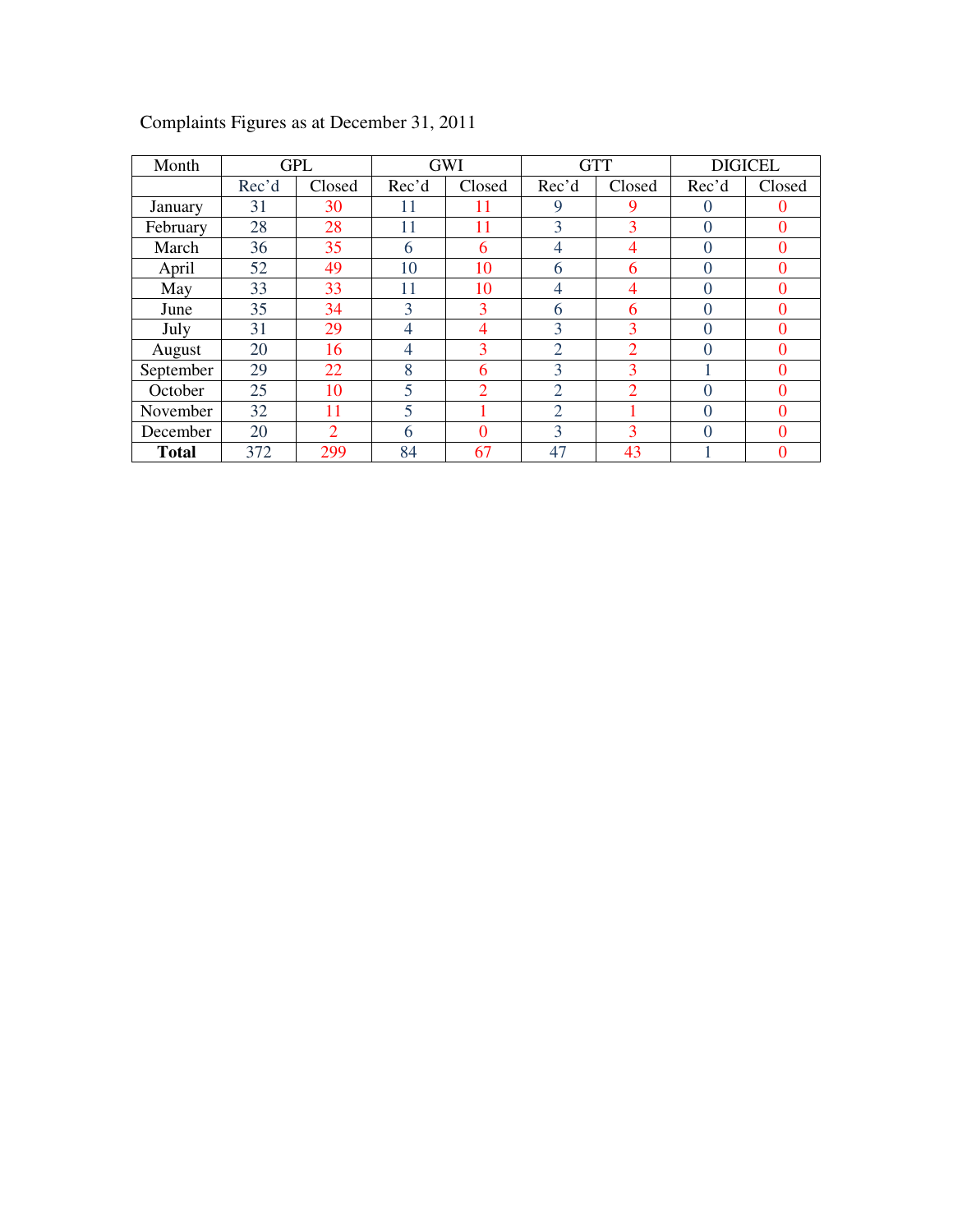# **Complaint against GPL**

|                                | 2007  |        | 2008  |        | 2009  |              | 2010 |        | 2011  |        |
|--------------------------------|-------|--------|-------|--------|-------|--------------|------|--------|-------|--------|
| <b>Complaint Category</b>      | Rec'd | Active | Rec'd | Active | Rec'd | Active Rec'd |      | Active | Rec'd | Active |
| Allegation of Tampering        | 51    |        | 60    |        | 27    |              | 23   | 3      | 64    | 12     |
| <b>Application for Service</b> | 20    |        | 30    |        | 13    |              | 15   |        | 33    | 6      |
| <b>Billing Query</b>           | 195   |        | 234   |        | 162   | 3            | 122  | 15     | 195   | 39     |
| Change of Tenancy              | 12    |        | 30    |        | 21    |              | 16   |        | 8     |        |
| Claim for Compensation         | 5     |        | 6     |        | 7     |              | 4    |        | 8     | 5.     |
| <b>Capital Contribution</b>    |       |        |       |        |       |              |      |        |       |        |
| Disconnection                  | 38    |        | 34    |        | 45    |              | 19   |        | 26    |        |
| <b>Tariff Issue</b>            | 2     |        | 14    |        | 12    |              | 10   |        | 7     |        |
| <b>Technical Issue</b>         | 23    |        | 33    |        | 44    |              | 21   |        | 31    | 8      |
| <b>TOTAL</b>                   | 346   |        | 442   |        | 332   | 6            | 231  | 21     | 372   | 73     |

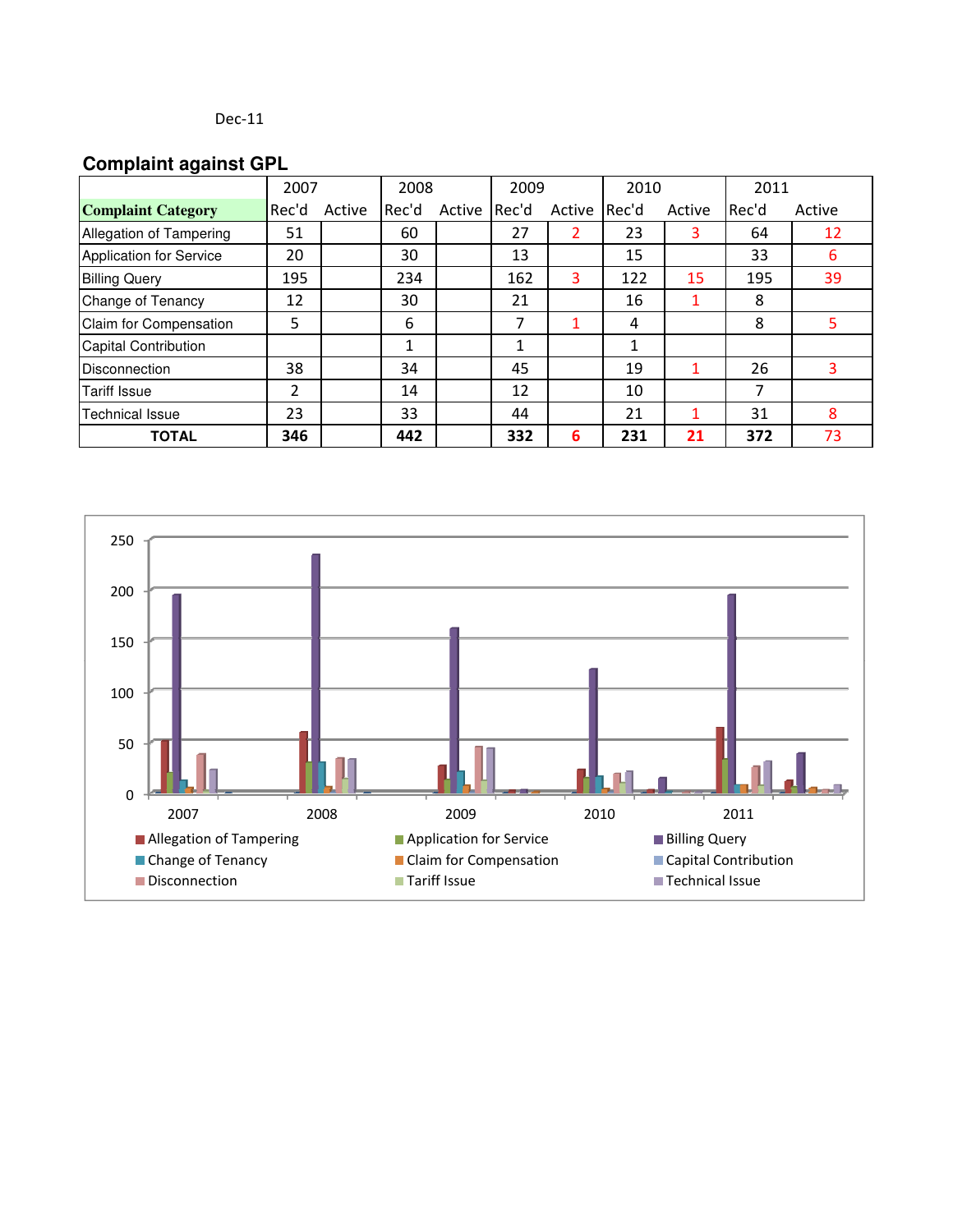# **Complaint against GWI**

|                                | 2007  |        | 2008  |        | 2009  |        | 2010  |        | 2011  |        |
|--------------------------------|-------|--------|-------|--------|-------|--------|-------|--------|-------|--------|
| Complaint Category             | Rec'd | Active | Rec'd | Active | Rec'd | Active | Rec'd | Active | Rec'd | Active |
| <b>Application for Service</b> | Ŧ.    |        | 6     |        | 3     |        | T     |        |       |        |
| <b>Billing Query</b>           | 37    |        | 89    |        | 130   |        | 48    | 2      | 49    | 11     |
| Change of Tenancy              |       |        |       |        |       |        | 1     |        |       |        |
| Compensation                   |       |        |       |        |       |        | 1     |        |       |        |
| <b>Disconnection</b>           | 10    |        | 15    |        | 16    |        | 13    |        | 16    |        |
| <b>Tariff Issue</b>            |       |        |       |        | 10    |        | 2     |        |       |        |
| <b>Technical Issue</b>         | 20    |        | 27    |        | 25    |        | 26    |        | 10    |        |
| <b>Misc</b>                    | 4     |        | 5     |        | 8     |        | 3     |        |       |        |
| <b>TOTAL</b>                   | 72    |        | 143   |        | 192   |        | 95    | 2      | 84    | 17     |

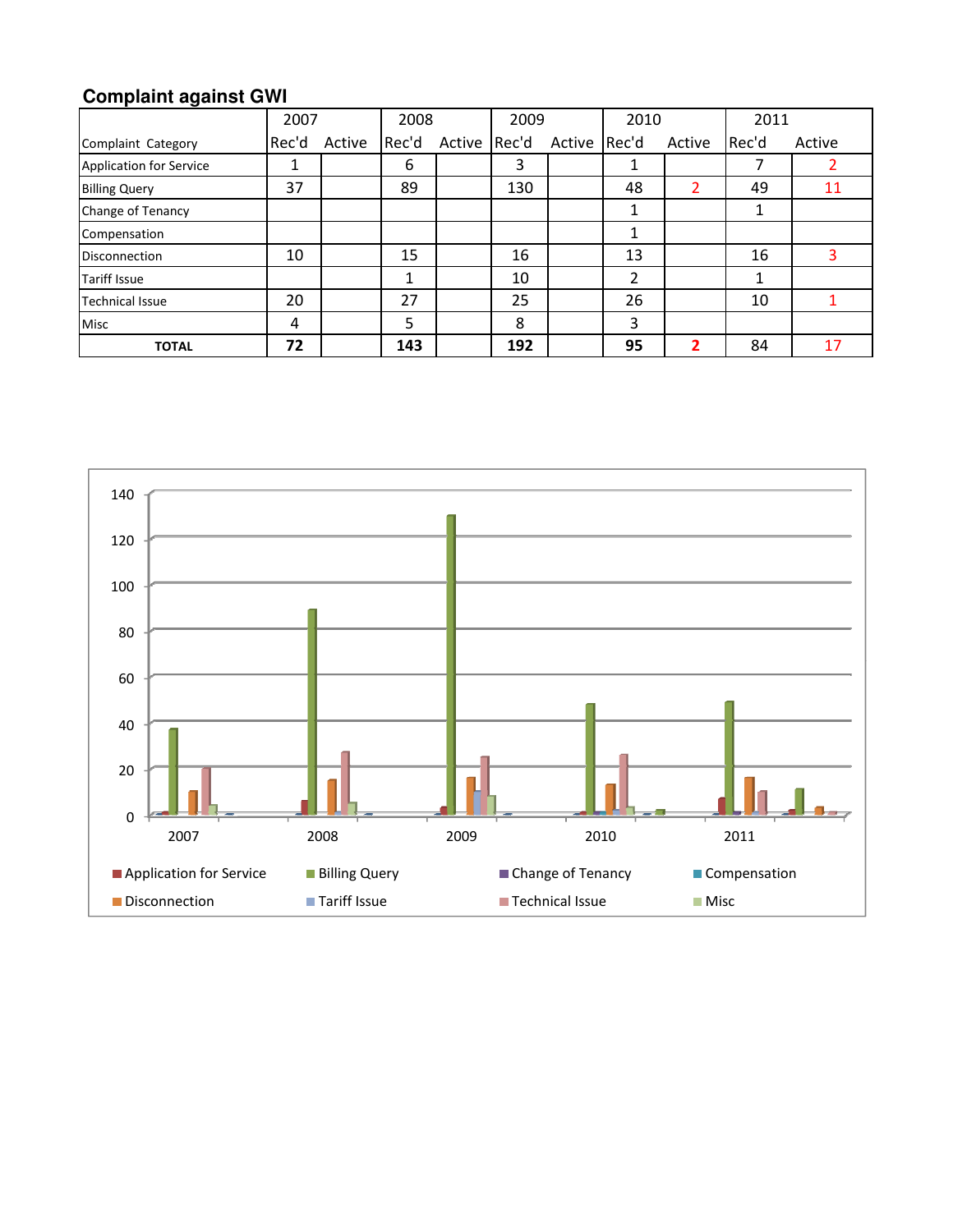# **Complaint against GTT**

|                            | 2007  |        | 2008  |        | 2009  |              | 2010 |        | 2011  |        |
|----------------------------|-------|--------|-------|--------|-------|--------------|------|--------|-------|--------|
| Complaint Category         | Rec'd | Active | Rec'd | Active | Rec'd | Active Rec'd |      | Active | Rec'd | Active |
| Application for Service    | 19    |        | 18    |        | 15    |              | 9    |        | 6     |        |
| <b>Billing Query</b>       | 13    |        | 10    |        | 9     |              | 4    |        | 2     |        |
| <b>Disconnection</b>       | 2     |        |       |        | 3     |              | 1    |        | 2     |        |
| <b>Tariff Issue</b>        |       |        |       |        |       |              |      |        |       |        |
| <b>Technical Issue</b>     | 20    |        | 46    |        | 35    |              | 28   |        | 33    |        |
| <b>Transfer of Service</b> | 6     |        | 5     |        | 4     |              | 1    |        | 3     |        |
| Compensation               |       |        |       |        |       |              |      |        | 1     |        |
| <b>Misc</b>                | 8     |        | 5     |        | 8     |              | 4    |        |       |        |
| <b>TOTAL</b>               | 68    |        | 85    |        | 74    |              | 47   |        | 47    |        |